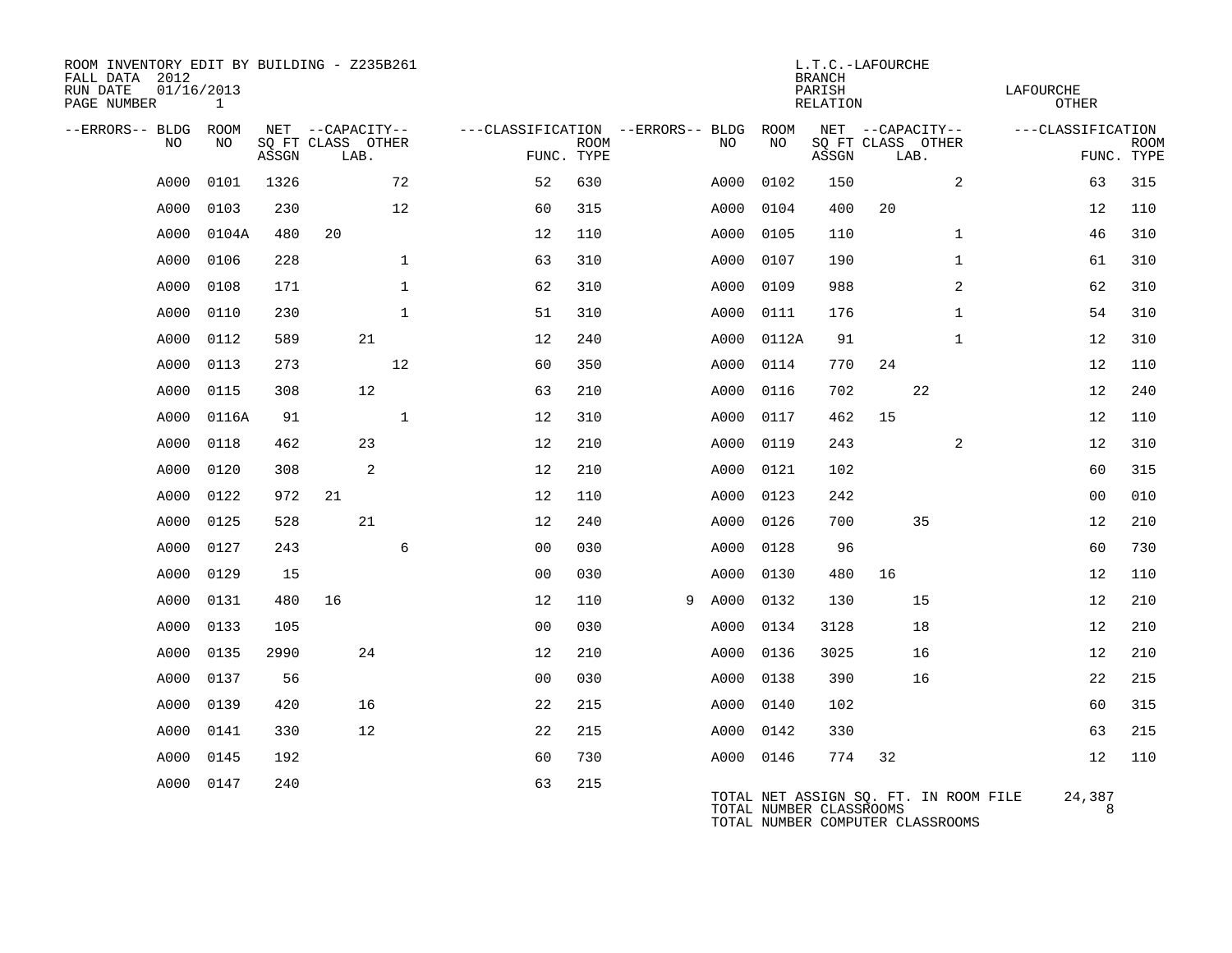| ROOM INVENTORY EDIT BY BUILDING - Z235B261<br>FALL DATA 2012<br>01/16/2013<br>RUN DATE<br>PAGE NUMBER | 2          |       |    |                           |                                                                                                |                    |           |                                                  | BRANCH<br>PARISH<br>RELATION | L.T.C.-LAFOURCHE              |                                                                           | LAFOURCHE<br>OTHER            |                    |
|-------------------------------------------------------------------------------------------------------|------------|-------|----|---------------------------|------------------------------------------------------------------------------------------------|--------------------|-----------|--------------------------------------------------|------------------------------|-------------------------------|---------------------------------------------------------------------------|-------------------------------|--------------------|
| --ERRORS-- BLDG ROOM                                                                                  |            |       |    |                           | NET --CAPACITY-- - ---CLASSIFICATION --ERRORS-- BLDG ROOM NET --CAPACITY-- - ---CLASSIFICATION |                    |           |                                                  |                              |                               |                                                                           |                               |                    |
| NO                                                                                                    | NO         | ASSGN |    | SQ FT CLASS OTHER<br>LAB. |                                                                                                | ROOM<br>FUNC. TYPE | NO        | NO<br>TOTAL NUMBER LABS 210                      | ASSGN                        | TOTAL NUMBER SPECIAL LABS 220 | SQ FT CLASS OTHER<br>LAB.                                                 | 8                             | ROOM<br>FUNC. TYPE |
|                                                                                                       | A100 SC01  | 4160  |    | 22                        | 12                                                                                             | 210                | A100 SC02 |                                                  | 480                          |                               | 12                                                                        | 52                            | 630                |
|                                                                                                       | A100 SC03  | 480   | 15 |                           | 12                                                                                             | 110                | A100 SC04 |                                                  | 1288                         | 30                            |                                                                           | 12                            | 110                |
|                                                                                                       | A100 SC05  | 1288  | 30 |                           | 12                                                                                             | 110                | A100 SC07 |                                                  | 540                          |                               | 24                                                                        | 12                            | 210                |
| A100                                                                                                  | SC08       | 400   | 20 |                           | 14                                                                                             | 110                | A100 SC09 |                                                  | 112                          |                               |                                                                           | 0 <sub>0</sub>                | 030                |
|                                                                                                       | A100 SC10  | 340   |    | $\mathbf{1}$              | 62                                                                                             | 310                | A100 SC11 |                                                  | 154                          |                               | $\mathbf{1}$                                                              | 63                            | 310                |
|                                                                                                       | A100 SC12  | 112   |    |                           | 56                                                                                             | 315                | A100 SC13 |                                                  | 154                          |                               | 5                                                                         | 43                            | 410                |
|                                                                                                       | A100 SC14  | 112   |    |                           | 56                                                                                             | 315                | A100 SC15 |                                                  | 1833                         |                               | 16                                                                        | 12                            | 210                |
|                                                                                                       | A100 SC16  | 480   | 12 |                           | 12                                                                                             | 110                | A100 SC17 |                                                  | 112                          |                               |                                                                           | 0 <sub>0</sub>                | 010                |
|                                                                                                       | A100 SC18  | 7396  |    | 22                        | 12                                                                                             | 210                | A100 SC19 |                                                  | 240                          |                               |                                                                           | 72                            | 635                |
|                                                                                                       | A100 SC6A  | 100   |    |                           | 0 <sup>0</sup>                                                                                 | 030                | A100 SC6B |                                                  | 100                          |                               |                                                                           | 0 <sub>0</sub>                | 030                |
|                                                                                                       | A100 0019  | 240   |    |                           | 72                                                                                             | 635                |           | TOTAL NUMBER CLASSROOMS<br>TOTAL NUMBER LABS 210 |                              | TOTAL NUMBER SPECIAL LABS 220 | TOTAL NET ASSIGN SQ. FT. IN ROOM FILE<br>TOTAL NUMBER COMPUTER CLASSROOMS | 19,697<br>5<br>$\overline{4}$ |                    |
|                                                                                                       | B000 0001  | 2160  |    |                           | 72                                                                                             | 730                |           | TOTAL NUMBER CLASSROOMS<br>TOTAL NUMBER LABS 210 |                              | TOTAL NUMBER SPECIAL LABS 220 | TOTAL NET ASSIGN SQ. FT. IN ROOM FILE<br>TOTAL NUMBER COMPUTER CLASSROOMS | 2,160                         |                    |
|                                                                                                       | C000 0001  | 200   |    |                           | 72                                                                                             | 760                |           | TOTAL NUMBER CLASSROOMS<br>TOTAL NUMBER LABS 210 |                              | TOTAL NUMBER SPECIAL LABS 220 | TOTAL NET ASSIGN SQ. FT. IN ROOM FILE<br>TOTAL NUMBER COMPUTER CLASSROOMS | 200                           |                    |
|                                                                                                       | D000 D100  | 200   |    |                           | 0 <sup>0</sup>                                                                                 | 010                |           | TOTAL NUMBER CLASSROOMS<br>TOTAL NUMBER LABS 210 |                              | TOTAL NUMBER SPECIAL LABS 220 | TOTAL NET ASSIGN SQ. FT. IN ROOM FILE<br>TOTAL NUMBER COMPUTER CLASSROOMS |                               |                    |
|                                                                                                       | N000 N0100 | 652   | 20 |                           | 12 <sub>2</sub>                                                                                | 110                |           | N000 N0101                                       | 128                          |                               | $\mathbf{1}$                                                              | 63                            | 310                |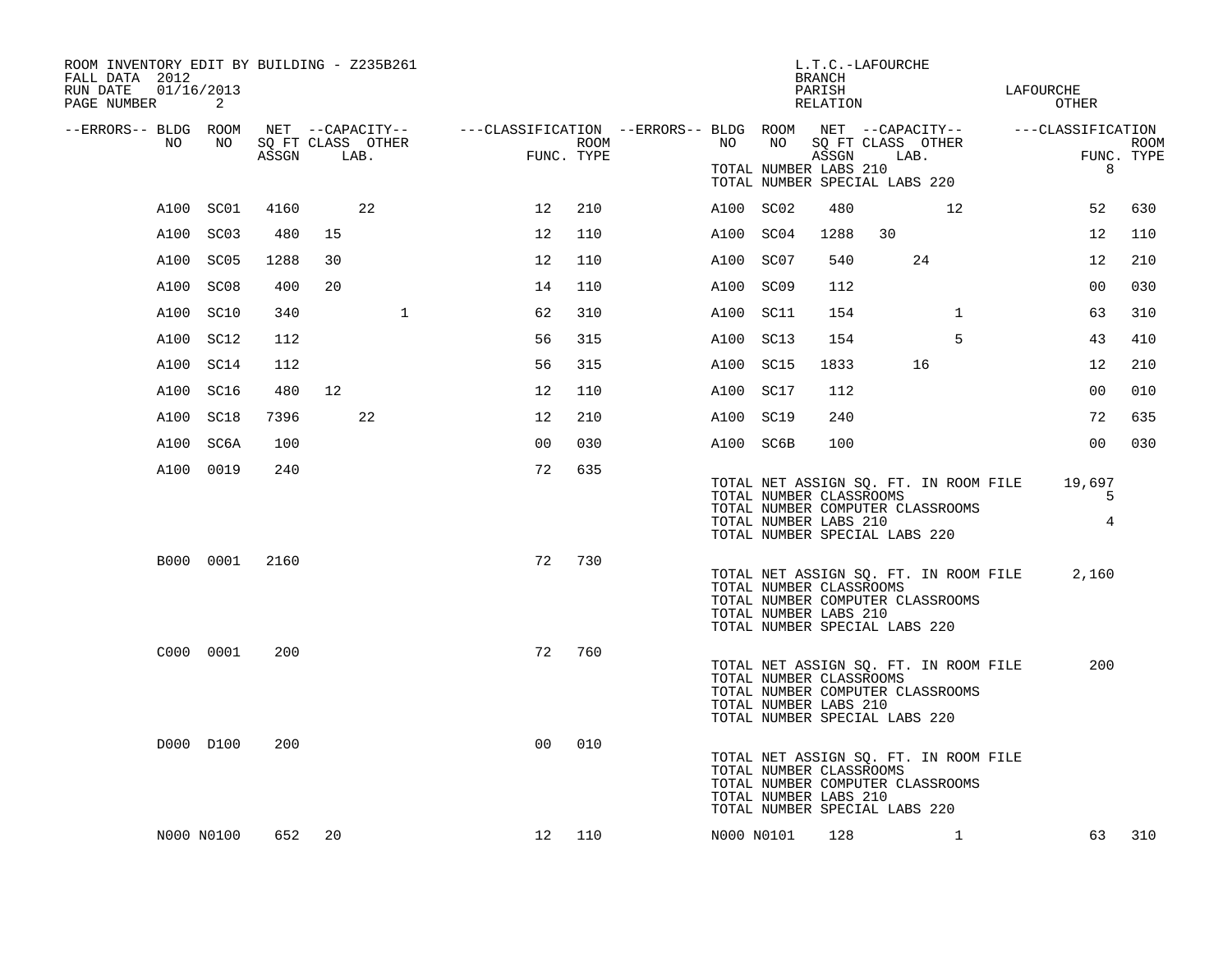| ROOM INVENTORY EDIT BY BUILDING - Z235B261<br>2012<br>FALL DATA<br>RUN DATE<br>PAGE NUMBER | 01/16/2013  |              |                                           |                   | L.T.C.-LAFOURCHE<br><b>BRANCH</b><br>PARISH<br>RELATION |                 |     |            |                                                                                           |      |                                                                                 |  |                                 | LAFOURCHE<br>OTHER |  |  |  |  |  |
|--------------------------------------------------------------------------------------------|-------------|--------------|-------------------------------------------|-------------------|---------------------------------------------------------|-----------------|-----|------------|-------------------------------------------------------------------------------------------|------|---------------------------------------------------------------------------------|--|---------------------------------|--------------------|--|--|--|--|--|
| --ERRORS--<br>BLDG<br>NO.                                                                  | ROOM<br>NO. | NET<br>ASSGN | --CAPACITY--<br>SO FT CLASS OTHER<br>LAB. | ---CLASSIFICATION | ROOM<br>FUNC. TYPE                                      | --ERRORS-- BLDG | NO. | ROOM<br>NO | NET<br>SO FT CLASS OTHER<br>ASSGN                                                         | LAB. | --CAPACITY--                                                                    |  | ---CLASSIFICATION<br>FUNC. TYPE | <b>ROOM</b>        |  |  |  |  |  |
|                                                                                            | N000 N0200  | 726          | 20                                        | 12 <sup>°</sup>   | 240                                                     |                 |     | N000 N0300 | 652                                                                                       | -20  |                                                                                 |  | 12 <sup>°</sup>                 | 110                |  |  |  |  |  |
|                                                                                            | N000 N0301  | 112          |                                           | 63                | 310                                                     |                 |     | N000 N0400 | 1218<br>TOTAL NUMBER CLASSROOMS<br>TOTAL NUMBER LABS 210<br>TOTAL NUMBER SPECIAL LABS 220 |      | 22<br>TOTAL NET ASSIGN SQ. FT. IN ROOM FILE<br>TOTAL NUMBER COMPUTER CLASSROOMS |  | 12 <sup>°</sup><br>3,488        | 210                |  |  |  |  |  |